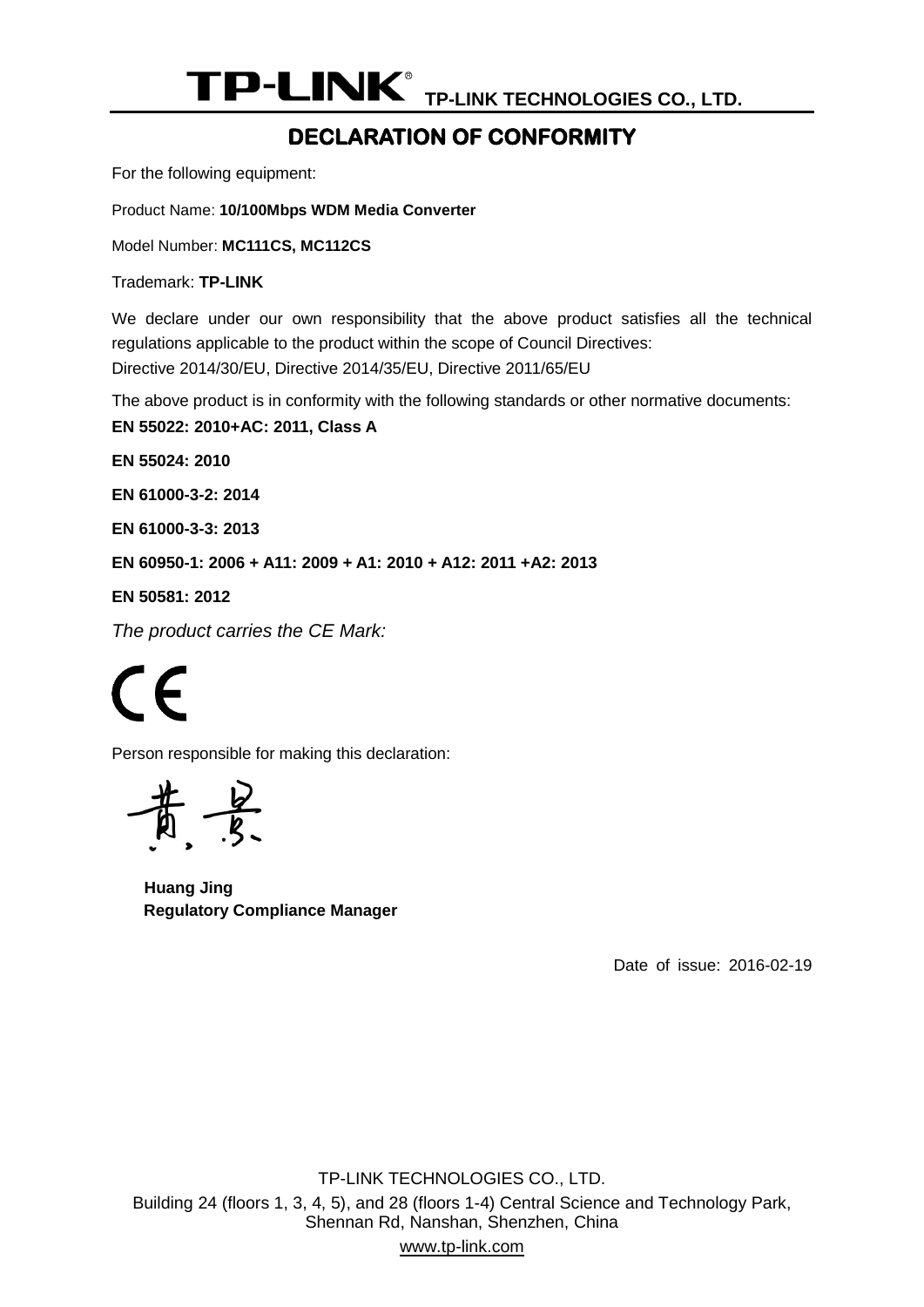#### **KONFORMITÄTSERKLÄRUNG**

Für das folgende Gerät:

Produktbezeichnung: **[10/100Mbps WDM Media Converter](#page-0-0)**

Modellnummer: **[MC111CS, MC112CS](#page-0-1)**

Handelsmarke:**TP-LINK** 

Erklären wir eigenverantwortlich, dass das Produkt alle anwendbaren technischen Grenzwerte hinsichtlich folgender Richtlinien einhält:

Richtlinie 2014/30/EU, Richtlinie 2014/35/EU, Richtlinie 2011/65/EU

Oben genanntes Produkt entspricht den folgenden Standards/Normen:

**EN 55022: 2010+AC: [2011, Class A](#page-0-2)**

**EN [55024:](#page-0-2) 2010**

**[EN 61000-3-2: 2014](#page-0-2)**

**[EN 61000-3-3:](#page-0-2) 2013**

**[EN 60950-1: 2006 + A11: 2009 + A1: 2010 + A12: 2011 +A2: 2013](#page-0-2)**

**[EN 50581:](#page-0-2) 2012**

*Das Produkt ist mit dem CE-Logo versehen:*

 $\epsilon$ 

Für diese Erklärung verantwortlich:

黄景

**Huang Jing Regulatory Compliance Manager**

Ausstellungsdatum: [2016-02-19](#page-0-3)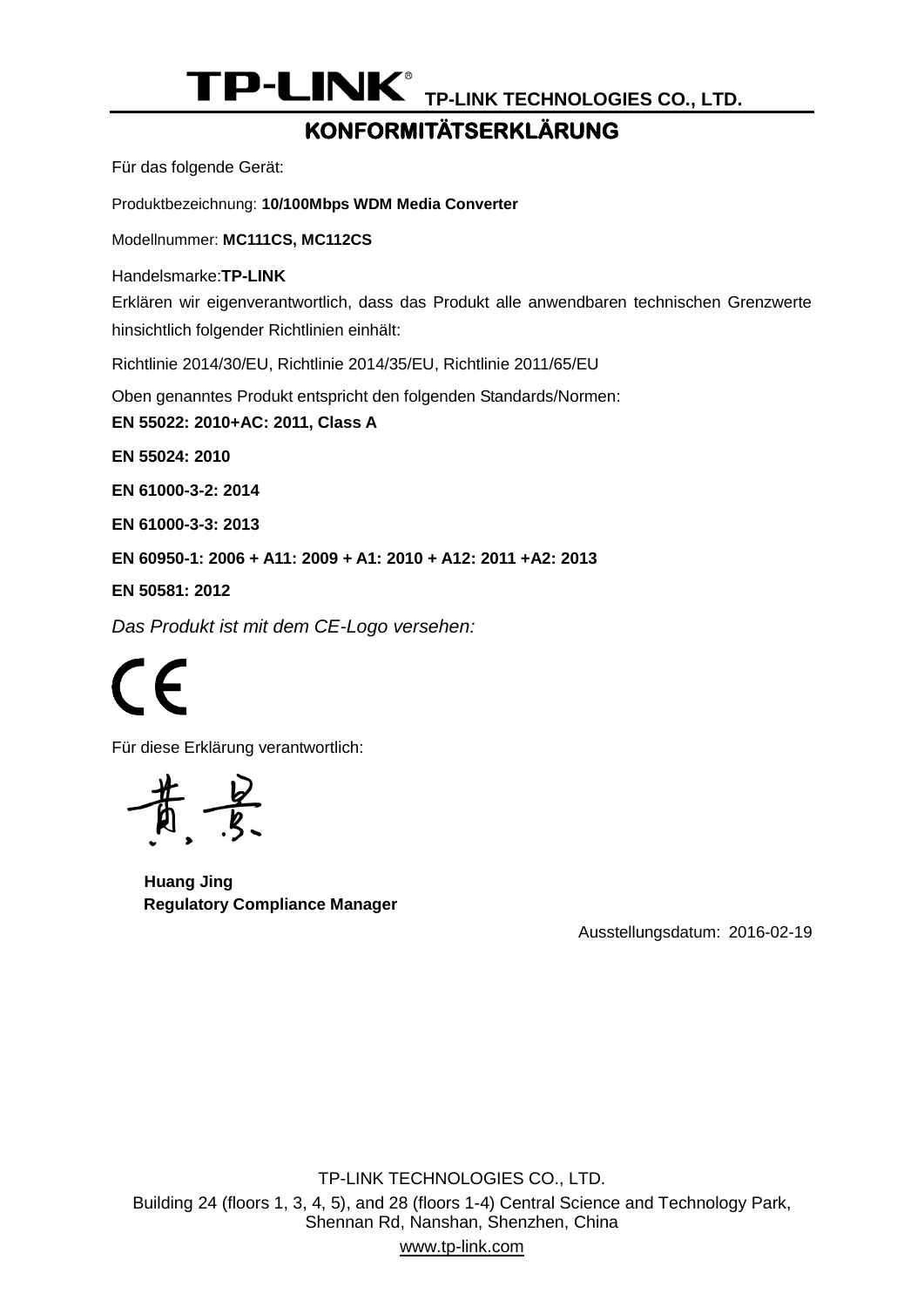#### **DICHIARAZIONE DI CONFORMITA'**

Per i seguenti dispositivi:

Nome Prodotto: **[10/100Mbps WDM Media Converter](#page-0-0)**

Modello: **[MC111CS, MC112CS](#page-0-1)**

Trademark: **TP-LINK** 

Dichiariamo sotto la nostra responsabilità che il prodotto sopra riportato soddisfa tutti i regolamenti tecnici applicabili al prodotto all'interno dell'ambito delle Direttive del Concilio:

Direttiva 2014/30/EU, Direttiva 2014/35/EU, Direttiva 2011/65/EU

Il prodotto sopra riportato è conforme ai seguenti standard o documenti relativi ad altre normative:

**EN 55022: 2010+AC: [2011, Class A](#page-0-2)**

**EN [55024:](#page-0-2) 2010**

**[EN 61000-3-2: 2014](#page-0-2)**

**[EN 61000-3-3:](#page-0-2) 2013**

**[EN 60950-1: 2006 + A11: 2009 + A1: 2010 + A12: 2011 +A2: 2013](#page-0-2)**

**[EN 50581:](#page-0-2) 2012**

*Il prodotto riporta il Marchio CE:*

 $\mathsf{C}\mathsf{F}$ 

Persona responsabile della conformità di questa dichiarazione:

**Huang Jing Manager Responsabile della Compatibilità con i Regolamenti**

Data di Rilascio: [2016-02-19](#page-0-3)

TP-LINK TECHNOLOGIES CO., LTD. Building 24 (floors 1, 3, 4, 5), and 28 (floors 1-4) Central Science and Technology Park, Shennan Rd, Nanshan, Shenzhen, China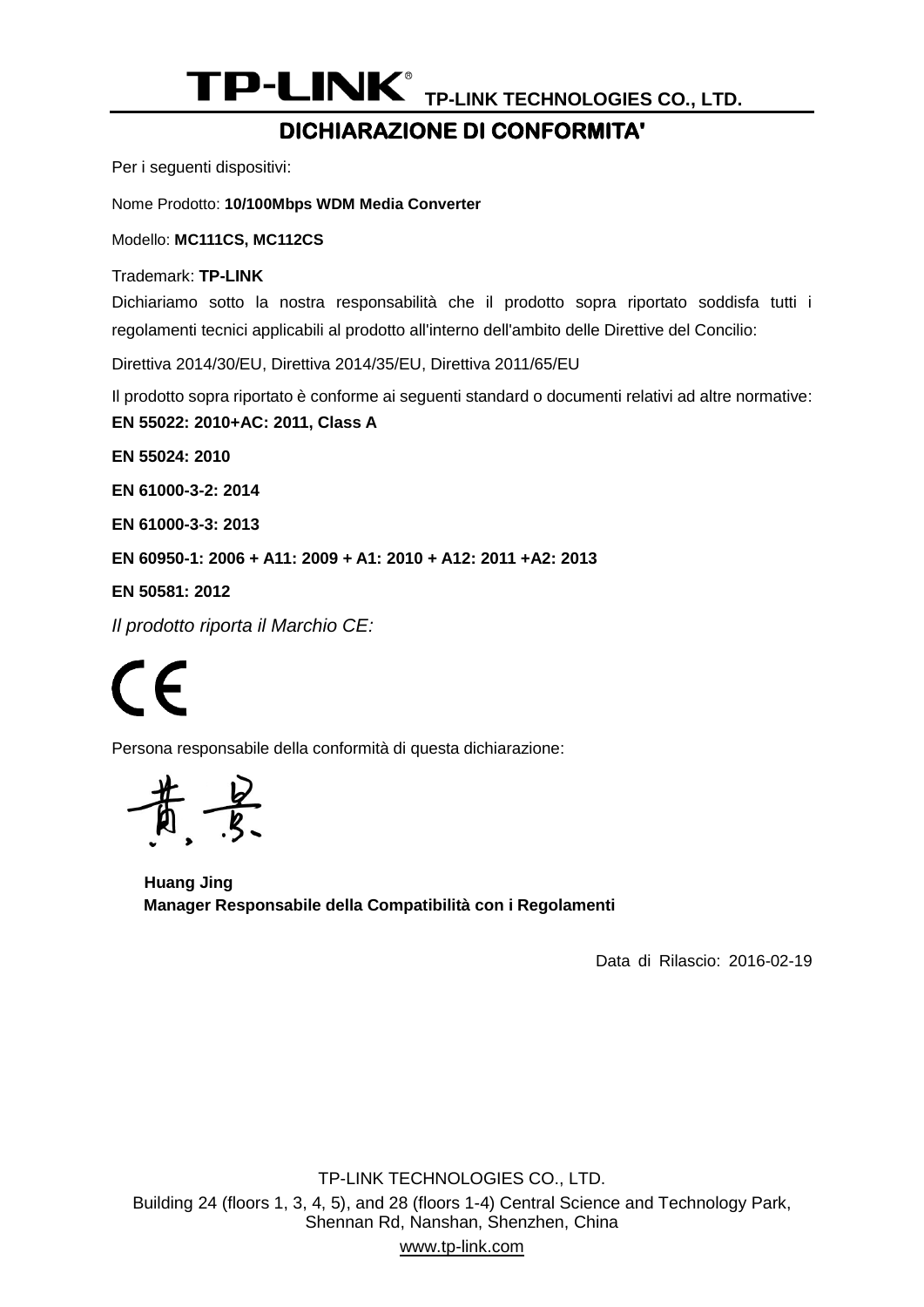### **DÉ CLARATION DE CONFORMITÉ**

Pour le produit ci-après:

Nom de produit: **[10/100Mbps WDM Media Converter](#page-0-0)**

Modèle: **[MC111CS, MC112CS](#page-0-1)**

Marque déposée: **TP-LINK** 

Nous déclarons sous notre propre responsabilité que le produit ci-dessus satisfait à tous les règlements techniques qui lui sont applicables dans le cadre des directives du conseil :

Directive 2014/30/EU, Directive 2014/35/EU, Directive 2011/65/EU

Le produit ci-dessus est en conformité avec les normes et autres documents normatifs suivant:

**EN 55022: 2010+AC: [2011, Class A](#page-0-2)**

**EN [55024:](#page-0-2) 2010**

**[EN 61000-3-2: 2014](#page-0-2)**

**[EN 61000-3-3:](#page-0-2) 2013**

**[EN 60950-1: 2006 + A11: 2009 + A1: 2010 + A12: 2011 +A2: 2013](#page-0-2)**

**[EN 50581:](#page-0-2) 2012**

*Le produit porte la marque CE:*

 $\epsilon$ 

Personne responsable de cette déclaration:

 $-\frac{b}{5}$ 

**Huang Jing Responsable de la conformité réglementaire**

Date d'émission: [2016-02-19](#page-0-3)

TP-LINK TECHNOLOGIES CO., LTD. Building 24 (floors 1, 3, 4, 5), and 28 (floors 1-4) Central Science and Technology Park, Shennan Rd, Nanshan, Shenzhen, China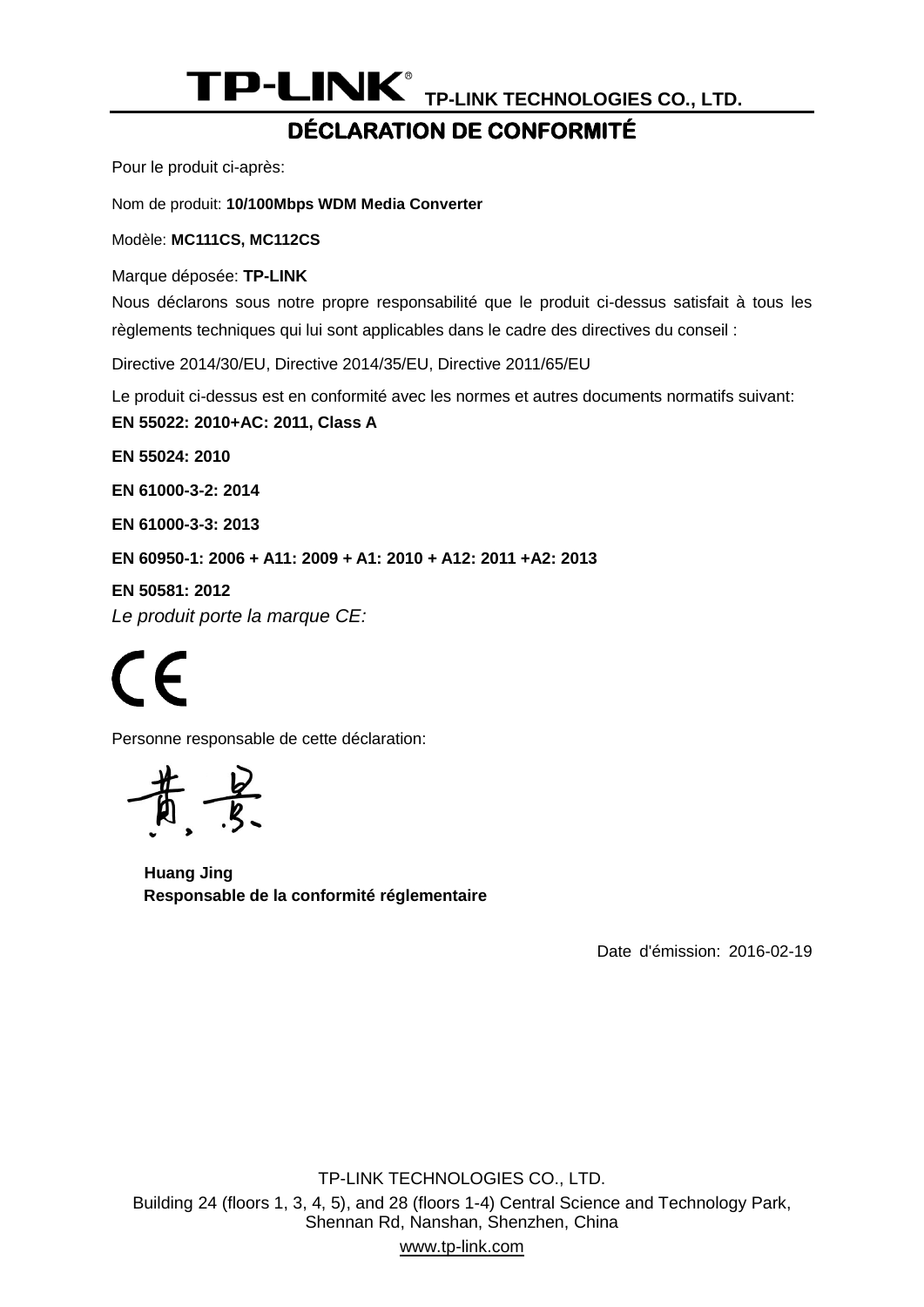# **UYGUNLUK BEYANI**

Aşağıdaki ekipmanlar için:

Ürün Adı: **[10/100Mbps WDM Media Converter](#page-0-0)**

Model Numarası: **[MC111CS, MC112CS](#page-0-1)**

Marka: **TP-LINK** 

Yukarıdaki ürünün, Yönetim Kurulunun Direktifleri kapsamındaki geçerli tüm teknik mevzuatları karşıladığını beyan ederiz:

2014/30/EU, 2014/35/EU, 2011/65/EU Yönetmelikleri

Yukarıdaki ürün, aşağıdaki standartlarla veya örnek olarak gösterilen diğer dökümanlarla uyumludur:

**EN 55022: 2010+AC: [2011, Class A](#page-0-2)**

**EN [55024:](#page-0-2) 2010**

**[EN 61000-3-2: 2014](#page-0-2)**

**[EN 61000-3-3:](#page-0-2) 2013**

**[EN 60950-1: 2006 + A11: 2009 + A1: 2010 + A12: 2011 +A2: 2013](#page-0-2)**

**[EN 50581:](#page-0-2) 2012** *Bu ürün CE işaretini taşır:*

 $\mathcal{\Gamma}$ 

Bu bildirimi yapmak için sorumlu kişi:

**Huang Jing Yasal Uygunluk Müdürü**

Yayın tarihi: [2016-02-19](#page-0-3)

TP-LINK TECHNOLOGIES CO., LTD. Building 24 (floors 1, 3, 4, 5), and 28 (floors 1-4) Central Science and Technology Park, Shennan Rd, Nanshan, Shenzhen, China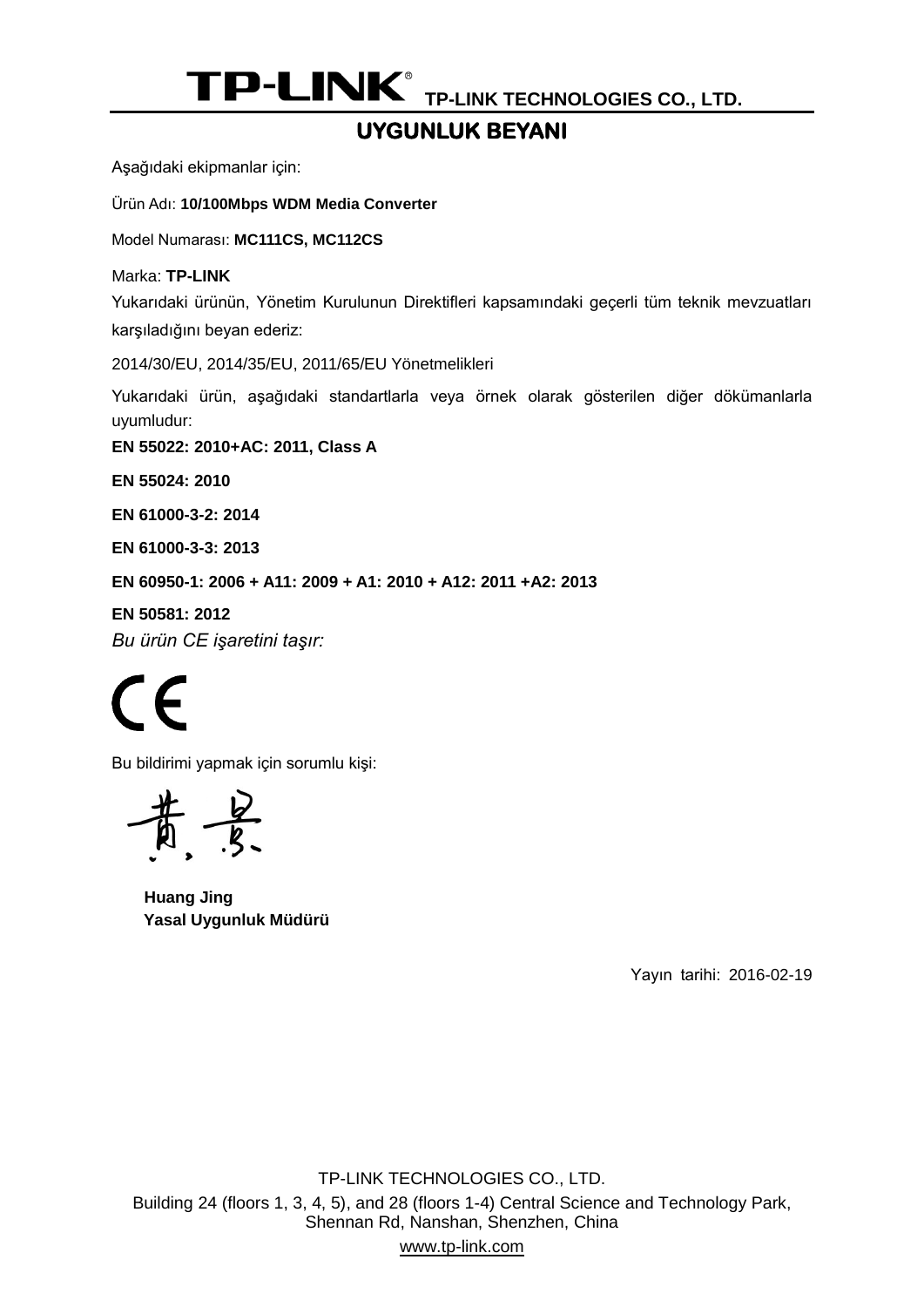# **DECLARACIÓ N DE CONFORMIDAD**

Para el siguiente equipo:

Nombre del Producto: **[10/100Mbps WDM Media Converter](#page-0-0)**

Número de Modelo: **[MC111CS, MC112CS](#page-0-1)**

Marca Registrada: **TP-LINK** 

Declaramos bajo nuestra propia responsabilidad que el producto siguiente cumple con todas las regulaciones técnicas aplicables al producto dentro del ámbito de aplicación de las Directivas:

Directiva 2014/30/EU, Directiva 2014/35/EU, Directiva 2011/65/EU

El producto siguiente está en conformidad con los siguientes estándares u otros documentos normativos:

**EN 55022: 2010+AC: [2011, Class A](#page-0-2)**

**EN [55024:](#page-0-2) 2010**

**[EN 61000-3-2: 2014](#page-0-2)**

**[EN 61000-3-3:](#page-0-2) 2013**

**[EN 60950-1: 2006 + A11: 2009 + A1: 2010 + A12: 2011 +A2: 2013](#page-0-2)**

**[EN 50581:](#page-0-2) 2012**

*El producto lleva el Marcado CE:*

 $\epsilon$ 

Persona responsable de la realización de esta declaración:

**Huang Jing Responsable del Cumplimiento Normativo**

Fecha de emisión: [2016-02-19](#page-0-3)

TP-LINK TECHNOLOGIES CO., LTD. Building 24 (floors 1, 3, 4, 5), and 28 (floors 1-4) Central Science and Technology Park, Shennan Rd, Nanshan, Shenzhen, China www.tp-link.com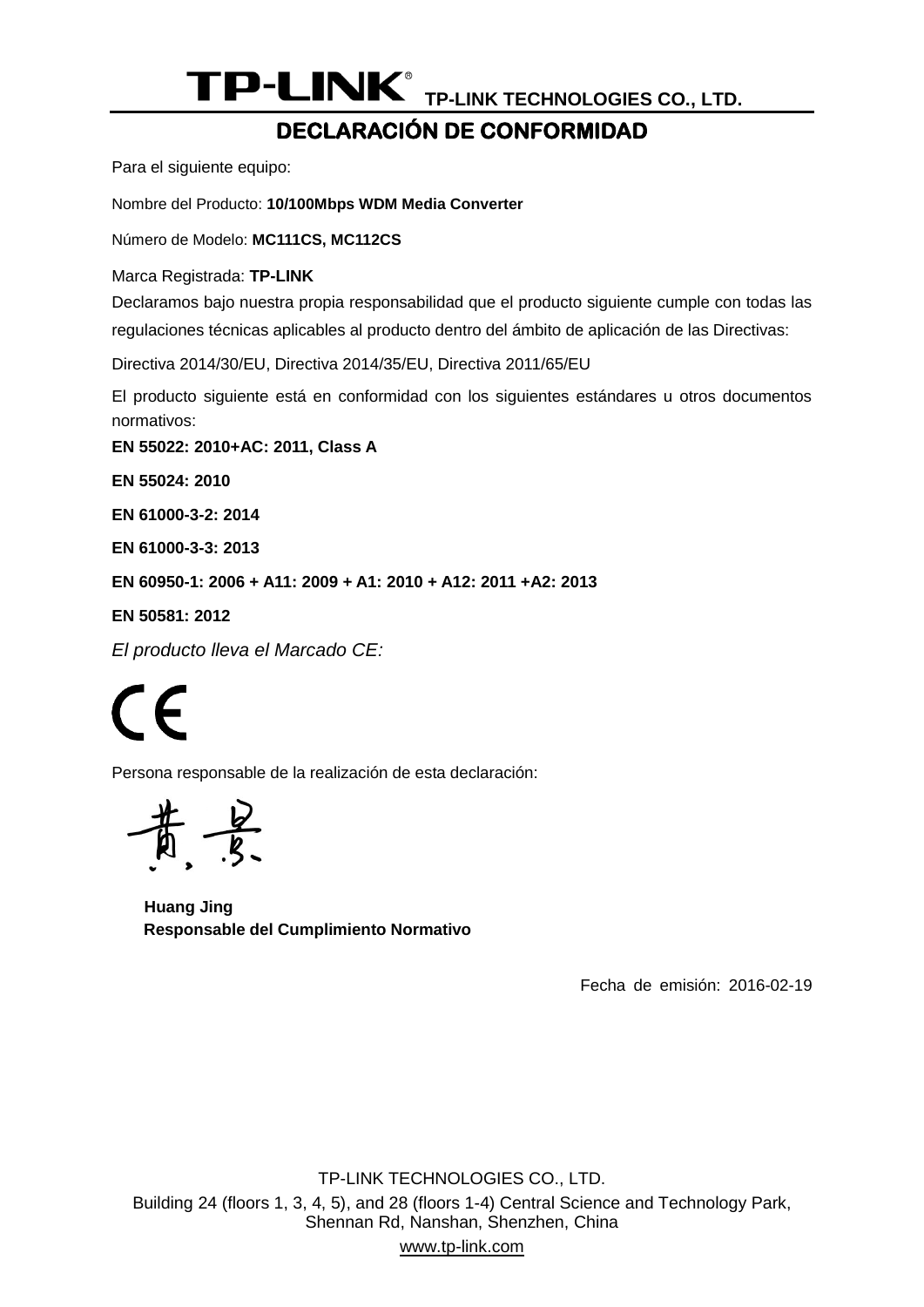#### **CONFORMITEITSVERKLARING**

Voor de volgende uitrusting:

Product Naam: **[10/100Mbps WDM Media Converter](#page-0-0)**

Model Nummer: **[MC111CS, MC112CS](#page-0-1)**

Handelsmerk: **TP-LINK** 

Wij verklaren onder eigen verantwoordelijkheid dat het bovenstaande product voldoet aan alle technische voorschriften die van toepassing zijn op het product binnen het toepassingsgebied van de richtlijnen van de Raad:

Richtlijn 2014/30/EU, Richtlijn 2014/35/EU, Richtlijn 2011/65/EU

Het bovenstaande product is in overeenstemming met de volgende normen of andere normatieve documenten:

**EN 55022: 2010+AC: [2011, Class A](#page-0-2)**

**EN [55024:](#page-0-2) 2010**

**[EN 61000-3-2: 2014](#page-0-2)**

**[EN 61000-3-3:](#page-0-2) 2013**

**[EN 60950-1: 2006 + A11: 2009 + A1: 2010 + A12: 2011 +A2: 2013](#page-0-2)**

**[EN 50581:](#page-0-2) 2012** *Het product draagt het CE Keurmerk:*

 $\epsilon$ 

Persoon die verantwoordelijk is voor het maken van deze verklaring:

**Huang Jing Regulatory Compliance Manager**

Afgiftedatum: [2016-02-19](#page-0-3)

TP-LINK TECHNOLOGIES CO., LTD. Building 24 (floors 1, 3, 4, 5), and 28 (floors 1-4) Central Science and Technology Park, Shennan Rd, Nanshan, Shenzhen, China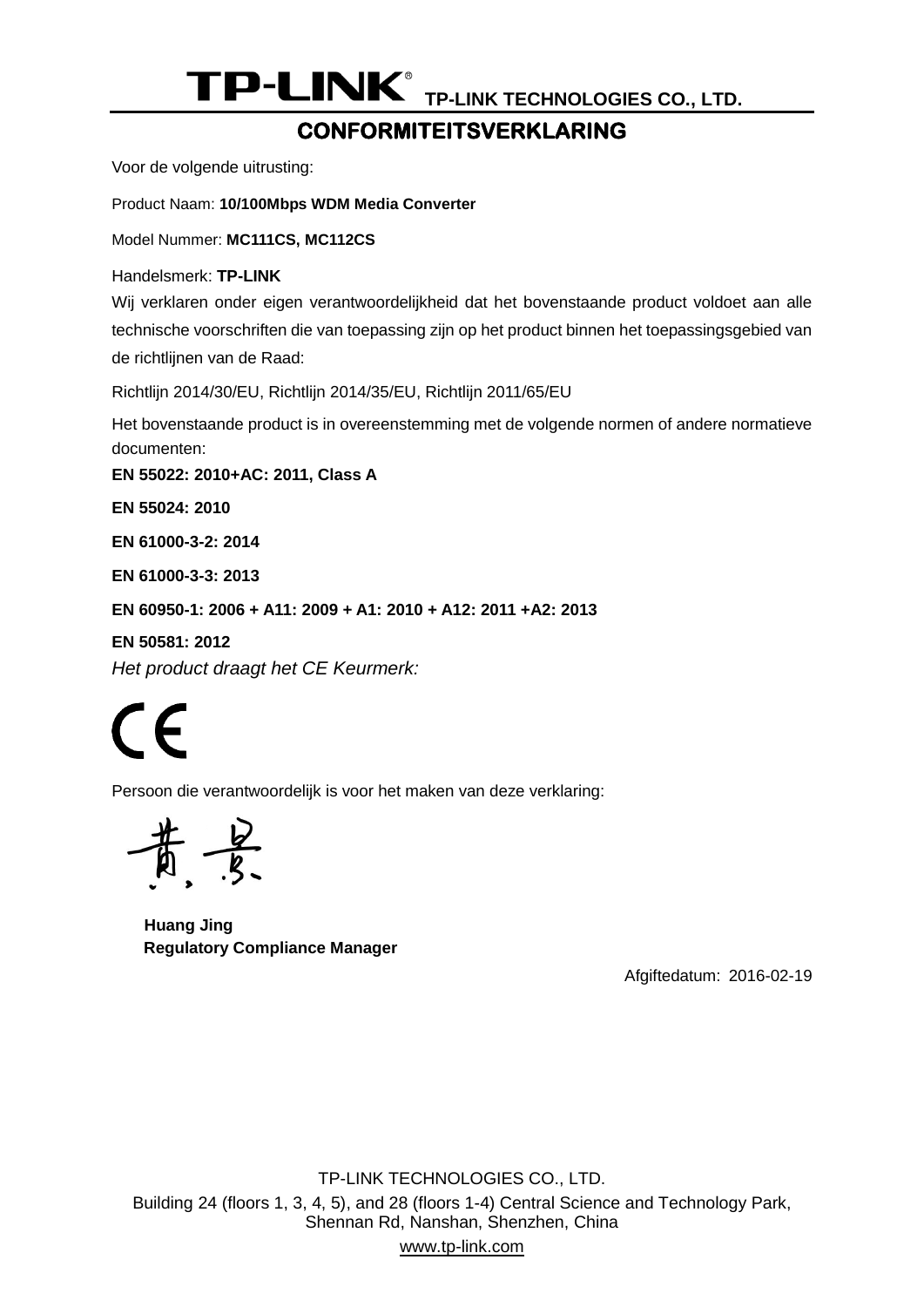# **DECLARAÇÃO DE CONFORMIDADE**

Para o seguinte equipamento:

Nome do produto: **[10/100Mbps WDM Media Converter](#page-0-0)**

Modelo número: **[MC111CS, MC112CS](#page-0-1)**

Marca comercial: **TP-LINK** 

Declaramos sob nossa responsabilidade que o produto acima mencionado respeita todas as normas técnicas aplicáveis ao produto no âmbito das Diretivas:

Diretiva 2014/30/EU, Diretiva 2014/35/EU, Diretiva 2011/65/EU

O produto acima está em conformidade com as seguintes normas ou outros documentos normativos:

**EN 55022: 2010+AC: [2011, Class A](#page-0-2)**

**EN [55024:](#page-0-2) 2010**

**[EN 61000-3-2: 2014](#page-0-2)**

**[EN 61000-3-3:](#page-0-2) 2013**

**[EN 60950-1: 2006 + A11: 2009 + A1: 2010 + A12: 2011 +A2: 2013](#page-0-2)**

**[EN 50581:](#page-0-2) 2012**

*O produto possui a marca CE:*

# $\mathcal{\Gamma}$

Pessoa responsável por esta declaração:

 $-\frac{b}{s}$ 

**Huang Jing Responsável pelos Regulamentos de conformidade:**

Data de emissão: [2016-02-19](#page-0-3)

TP-LINK TECHNOLOGIES CO., LTD. Building 24 (floors 1, 3, 4, 5), and 28 (floors 1-4) Central Science and Technology Park, Shennan Rd, Nanshan, Shenzhen, China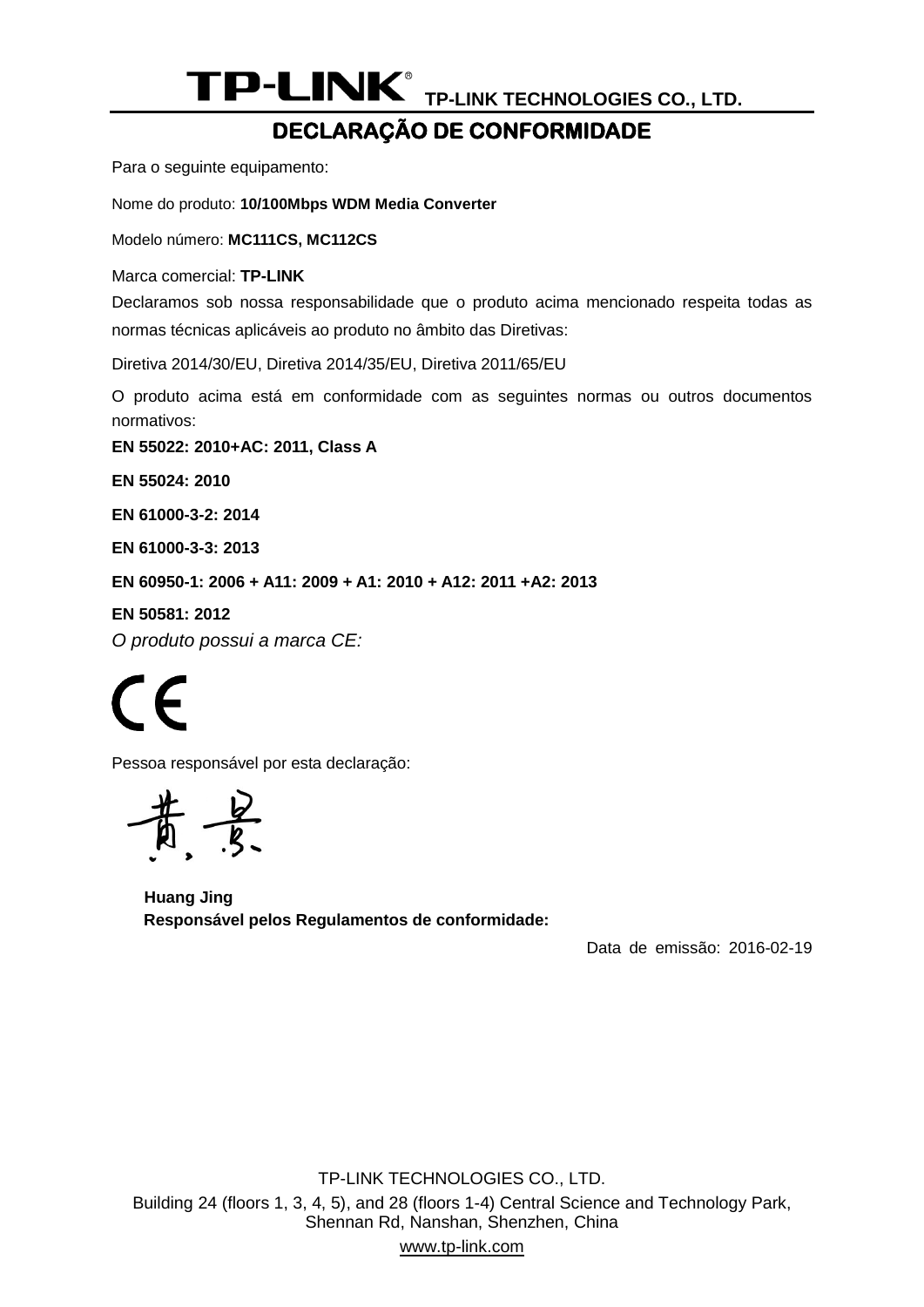#### **OVERENSSTEMMELSESERKLÆ RING**

For følgende udstyr:

Produktnavn: **[10/100Mbps WDM Media Converter](#page-0-0)**

Modelnummer: **[MC111CS, MC112CS](#page-0-1)**

Varemærke: **TP-LINK** 

Vi erklærer under eget ansvar, at ovennævnte produkt opfylder alle de tekniske forskrifter for varen inden for rammerne af Rådets direktiver:

Direktiv 2014/30/EU, Direktiv 2014/35/EU, Direktiv 2011/65/EU

Ovennævnte produkt er i overensstemmelse med følgende standarder eller andre normative dokumenter:

**EN 55022: 2010+AC: [2011, Class A](#page-0-2)**

**EN [55024:](#page-0-2) 2010**

**[EN 61000-3-2: 2014](#page-0-2)**

**[EN 61000-3-3:](#page-0-2) 2013**

**[EN 60950-1: 2006 + A11: 2009 + A1: 2010 + A12: 2011 +A2: 2013](#page-0-2)**

**[EN 50581:](#page-0-2) 2012** *Produktet CE-mæ rket:*

 $\epsilon$ 

Ansvarlige for at udføre denne erklæring:

**Huang Jing Ansvarlige for overholdelse af foreskrifter**

Udstedelsesdato: [2016-02-19](#page-0-3)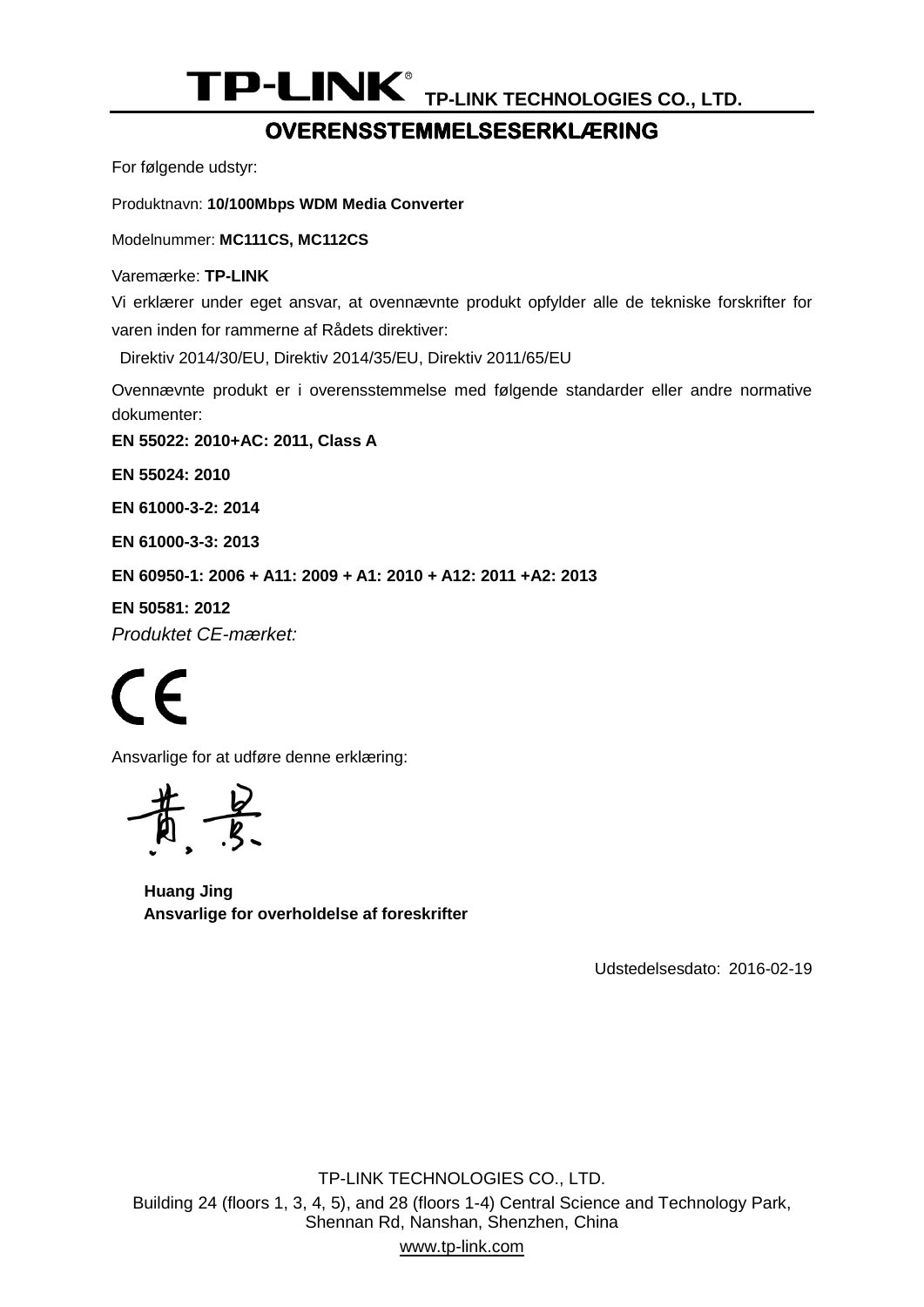# **SÄ Ä NNÖ STENMUKAISUUSILMOITUS**

Seuraaville laitteille:

Tuotteen nimi: **[10/100Mbps WDM Media Converter](#page-0-0)**

Mallinumero: **[MC111CS, MC112CS](#page-0-1)**

Tavaramerkki: **TP-LINK** 

Ilmoitamme omalla vastuullamme, että yllä mainittu tuote täyttää kaikki tuotteeseen soveltuvat tekniset säännökset seuraavien neuvoston direktiivien mukaisesti:

Direktiivi 2014/30/EU, Direktiivi 2014/35/EU, Direktiivi 2011/65/EU

Yllä mainittu tuote noudattaa seuraavia standardeja ja muita normatiivisia asiakirjoja:

**EN 55022: 2010+AC: [2011, Class A](#page-0-2)**

**EN [55024:](#page-0-2) 2010**

**[EN 61000-3-2: 2014](#page-0-2)**

**[EN 61000-3-3:](#page-0-2) 2013**

**[EN 60950-1: 2006 + A11: 2009 + A1: 2010 + A12: 2011 +A2: 2013](#page-0-2)**

**[EN 50581:](#page-0-2) 2012**

*Tuotteessa on CE-merkintä:*

 $\epsilon$ 

Tästä ilmoituksessa vastuussa oleva henkilö:

 $\frac{2}{3}$ 

**Huang Jing Säännöstenmukaisuuspäällikkö**

Julkaisupäivä: [2016-02-19](#page-0-3)

TP-LINK TECHNOLOGIES CO., LTD. Building 24 (floors 1, 3, 4, 5), and 28 (floors 1-4) Central Science and Technology Park, Shennan Rd, Nanshan, Shenzhen, China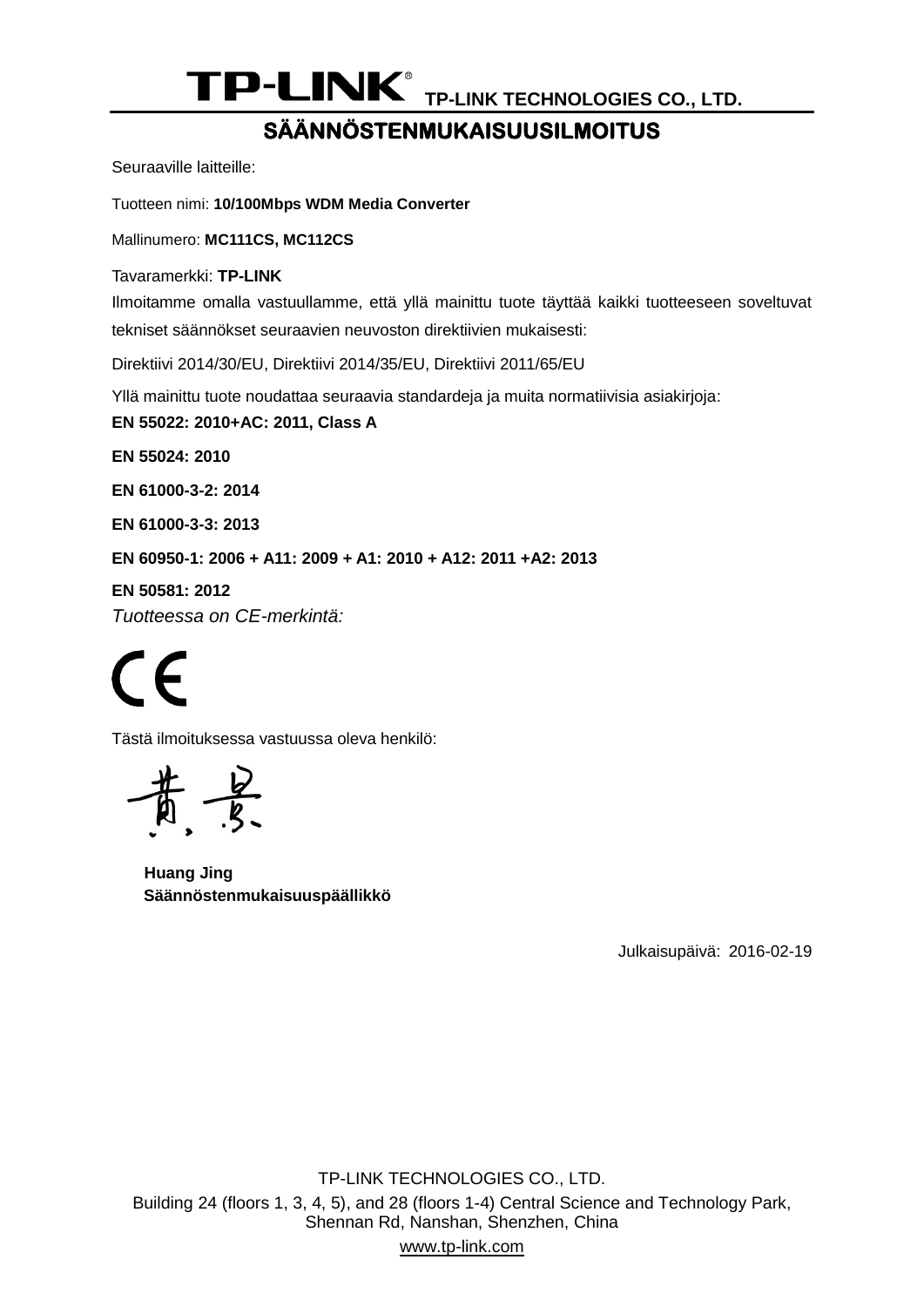### SAMSVARSERKLÆRING

For bruk av følgende utstyr:

Produktnavn: **[10/100Mbps WDM Media Converter](#page-0-0)**

Modellnummer: **[MC111CS, MC112CS](#page-0-1)**

Varemerke: **TP-LINK** 

Vi bekrefter herved, og under vårt eget ansvar, at produktene ovenfor tilfredsstiller alle de tekniske bestemmelsene for produktet som er gitt under EU-direktivene:

Direktiv 2014/30/EU, Direktiv 2014/35/EU og Direktiv 2011/65/EU

Produktet ovenfor samsvarer med de følgende standarder eller andre normative dokumenter:

**EN 55022: 2010+AC: [2011, Class A](#page-0-2)**

**EN [55024:](#page-0-2) 2010**

**[EN 61000-3-2: 2014](#page-0-2)**

**[EN 61000-3-3:](#page-0-2) 2013**

**[EN 60950-1: 2006 + A11: 2009 + A1: 2010 + A12: 2011 +A2: 2013](#page-0-2)**

**[EN 50581:](#page-0-2) 2012**

*Produktene er CE-merket:*

 $\epsilon$ 

Ansvarlig person for denne deklarasjonen:

**Huang Jing Oppnevnt compliance-leder**

Utstedelsesdato: [2016-02-19](#page-0-3)

TP-LINK TECHNOLOGIES CO., LTD. Building 24 (floors 1, 3, 4, 5), and 28 (floors 1-4) Central Science and Technology Park, Shennan Rd, Nanshan, Shenzhen, China www.tp-link.com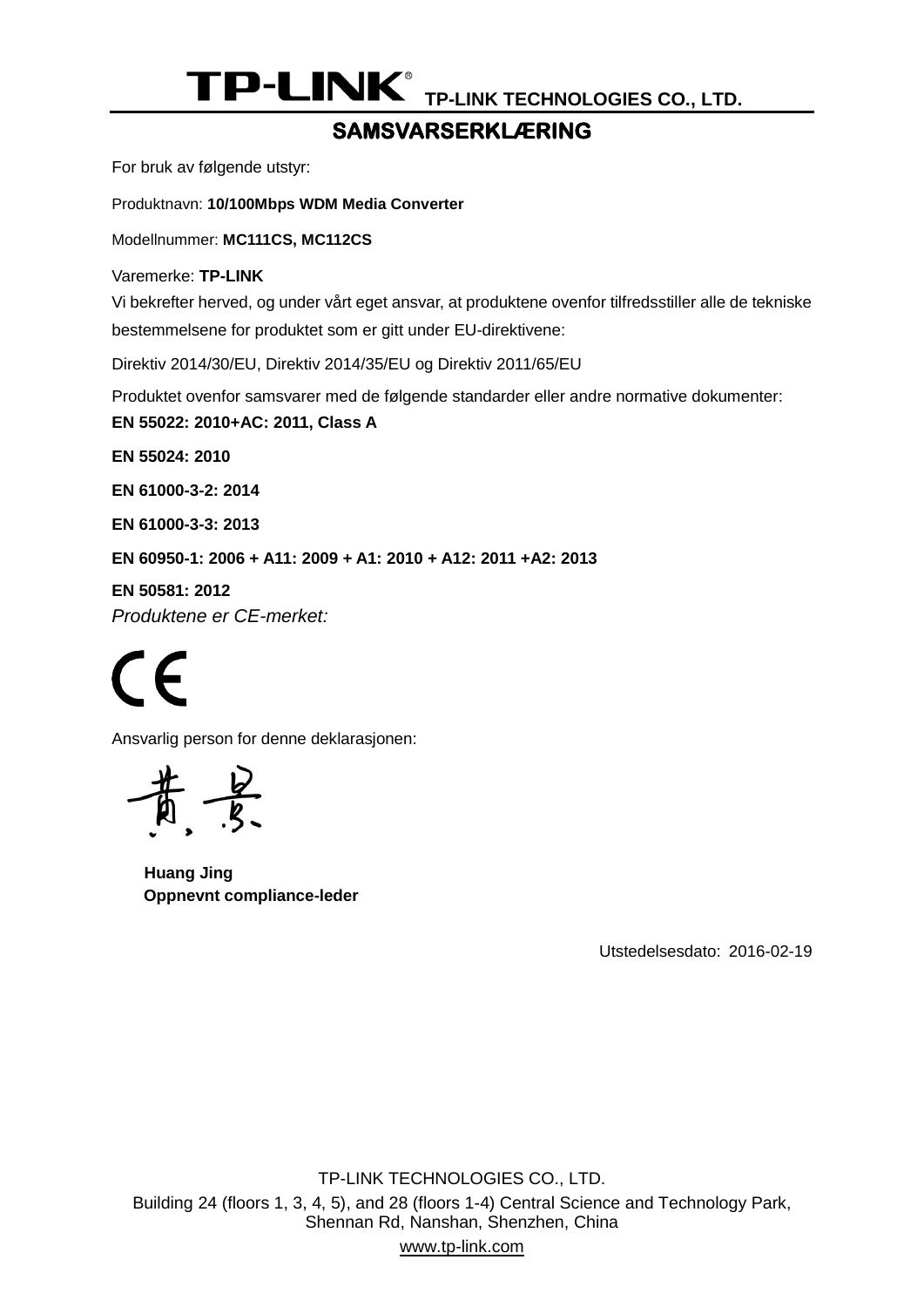# **DEKLARATION OM Ö VERENSSTÄ MMELSE**

För följande utrustning:

Produktnamn: **[10/100Mbps WDM Media Converter](#page-0-0)**

Modelnummer: **[MC111CS, MC112CS](#page-0-1)**

Varumärke: **TP-LINK** 

Vi tillkännager under vårt ECet ansvar att ovanstående produkt uppfyller alla tekniska bestämmelser som gäller för produkten inom ramen för rådets direktiv:

Direktiv 2014/30/EU, Direktiv 2014/35/EU, Direktiv 2011/65/EU

Ovanstående produkt överensstämmer med följande standarder eller andra normativa dokument:

**EN 55022: 2010+AC: [2011, Class A](#page-0-2)**

**EN [55024:](#page-0-2) 2010**

**[EN 61000-3-2: 2014](#page-0-2)**

**[EN 61000-3-3:](#page-0-2) 2013**

**[EN 60950-1: 2006 + A11: 2009 + A1: 2010 + A12: 2011 +A2: 2013](#page-0-2)**

**[EN 50581:](#page-0-2) 2012** *Produkten är CE-märkt:*

# $\epsilon$

Person som ansvarar för detta uttalande:

 $\frac{2}{5}$ 

**Huang Jing Regulatory Compliance Manager (Chef för regelverk)**

Utgivningsdatum: [2016-02-19](#page-0-3)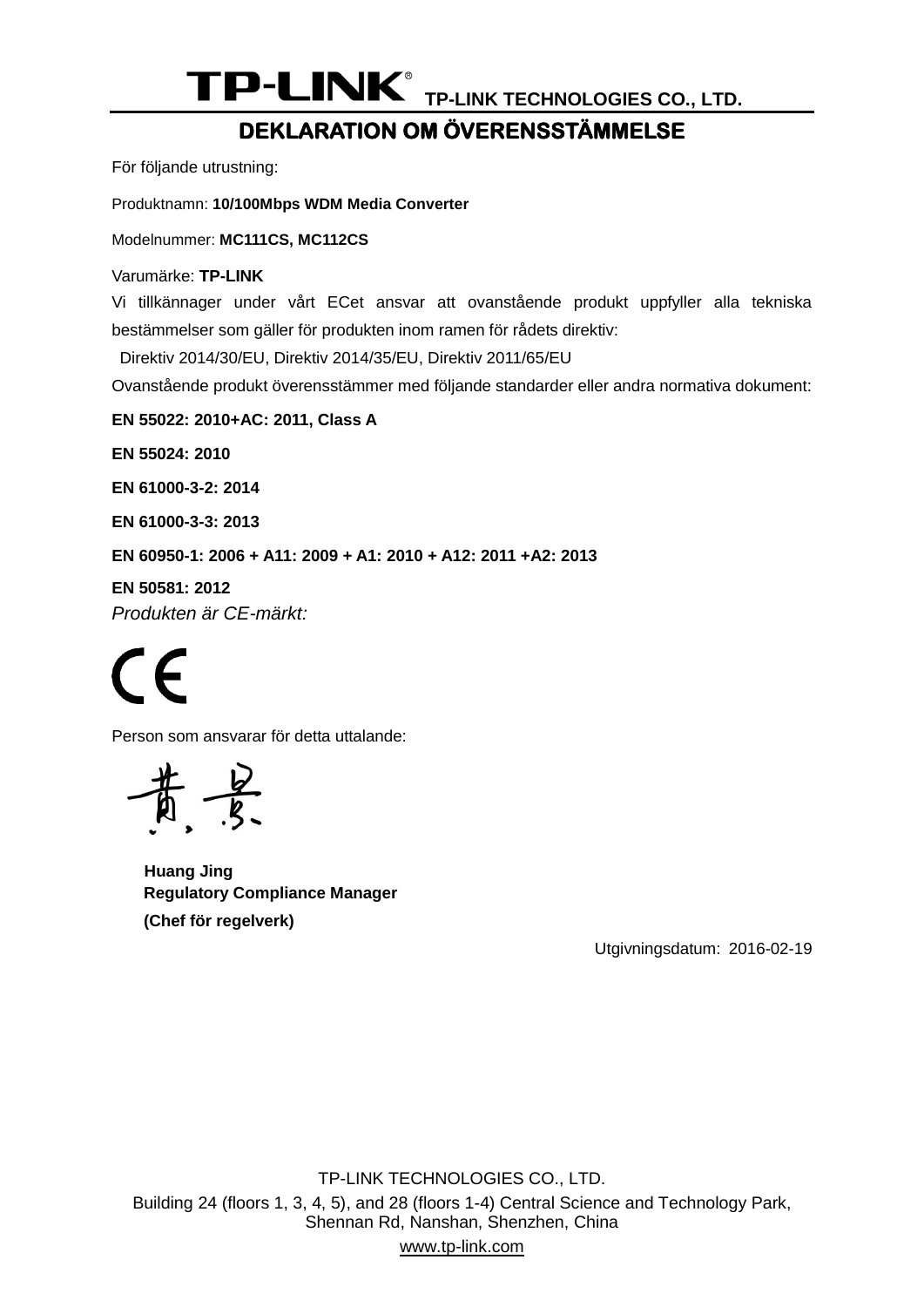#### ΔΗΛΩΣΗ **ΣΥΜΜΟΡΦΩΣΗΣ**

Για τον ακόλουθο εξοπλισμό:

Όνομα Προϊόντος: **[10/100Mbps WDM Media Converter](#page-0-0)**

Αριθμός Μοντέλου: **[MC111CS, MC112CS](#page-0-1)**

Εμπορικό Σήμα: **TP-LINK** 

Διακηρύσσουμε με κάθε ευθύνη ότι το παραπάνω προϊόν συμμορφώνεται με όλους τους τεχνικούς κανονισμούς που ισχύουν για το προϊόν, εντός του αντικειμένου των Κοινοτικών Οδηγιών:

Οδηγία 2014/30/EU, Οδηγία 2014/35/EU, Οδηγία 2011/65/EU

Το παραπάνω προϊόν βρίσκεται σε συμμόρφωση με τα ακόλουθα πρότυπα ή άλλα έγγραφα συμμόρφωσης

**EN 55022: 2010+AC: [2011, Class A](#page-0-2)**

**EN [55024:](#page-0-2) 2010**

**[EN 61000-3-2: 2014](#page-0-2)**

**[EN 61000-3-3:](#page-0-2) 2013**

**[EN 60950-1: 2006 + A11: 2009 + A1: 2010 + A12: 2011 +A2: 2013](#page-0-2)**

**[EN 50581:](#page-0-2) 2012** *Αυτό το προϊόν φέρει τη σήμανση CE:*

 $\mathcal{\Gamma}$   $\mathcal{\Gamma}$ 

Υπεύθυνος γι' αυτή τη δήλωση:

**Huang Jing Διευθυντής για τη Συμμόρφωση με τους Κανονισμούς**

Ημερομηνία Έκδοσης: [2016-02-19](#page-0-3)

TP-LINK TECHNOLOGIES CO., LTD. Building 24 (floors 1, 3, 4, 5), and 28 (floors 1-4) Central Science and Technology Park, Shennan Rd, Nanshan, Shenzhen, China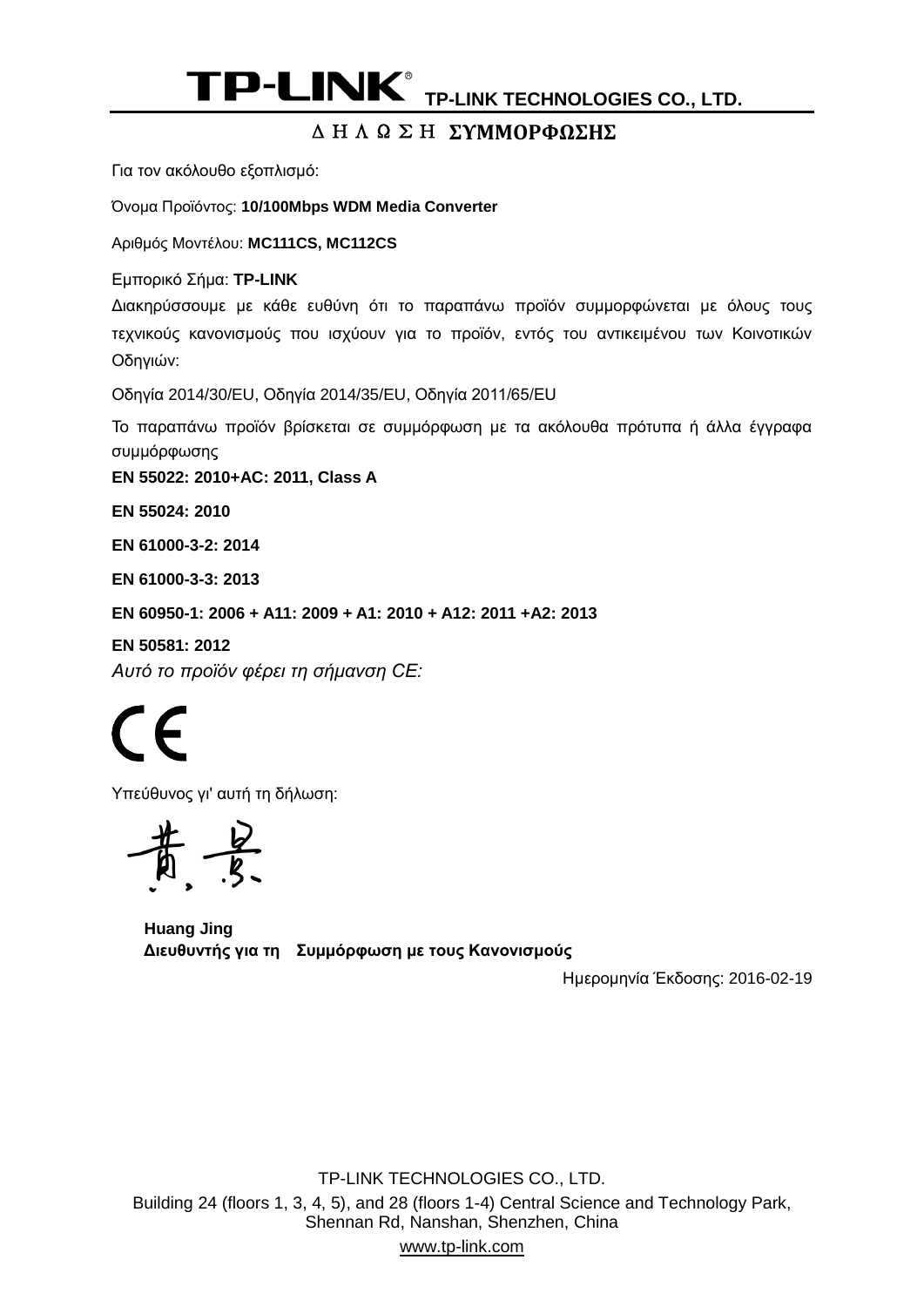### **DEKLARACJA ZGODNOŚCI**

Dla następującego urządzenia:

Nazwa: **[10/100Mbps WDM Media Converter](#page-0-0)**

Model: **[MC111CS, MC112CS](#page-0-1)**

Znak towarowy: **TP-LINK**

Deklarujemy na własną odpowiedzialność, że powyższy produkt spełnia wszystkie dotyczące go wymagania techniczne, będące w zakresie następujących dyrektyw Rady:

Dyrektywa 2014/30/UE, Dyrektywa 2014/35/UE, Dyrektywa 2011/65/UE

Powyższy produkt jest zgodny z następującym standardami oraz innymi dokumentami normatywnymi:

**EN 55022: 2010+AC: [2011, Class A](#page-0-2)**

**EN [55024:](#page-0-2) 2010**

**[EN 61000-3-2: 2014](#page-0-2)**

**[EN 61000-3-3:](#page-0-2) 2013**

**[EN 60950-1: 2006 + A11: 2009 + A1: 2010 + A12: 2011 +A2: 2013](#page-0-2)**

**[EN 50581:](#page-0-2) 2012**

*Produkt oznakowany jest następującym znakiem CE:*

 $\mathcal{\Gamma}$   $\mathcal{\mathcal{L}}$ 

Osoba odpowiedzialna za sporządzenie niniejszej gwarancji:

**Huang Jing Kierownik ds. Zgodności**

Data wystawienia: [2016-02-19](#page-0-3)

TP-LINK TECHNOLOGIES CO., LTD. Building 24 (floors 1, 3, 4, 5), and 28 (floors 1-4) Central Science and Technology Park, Shennan Rd, Nanshan, Shenzhen, China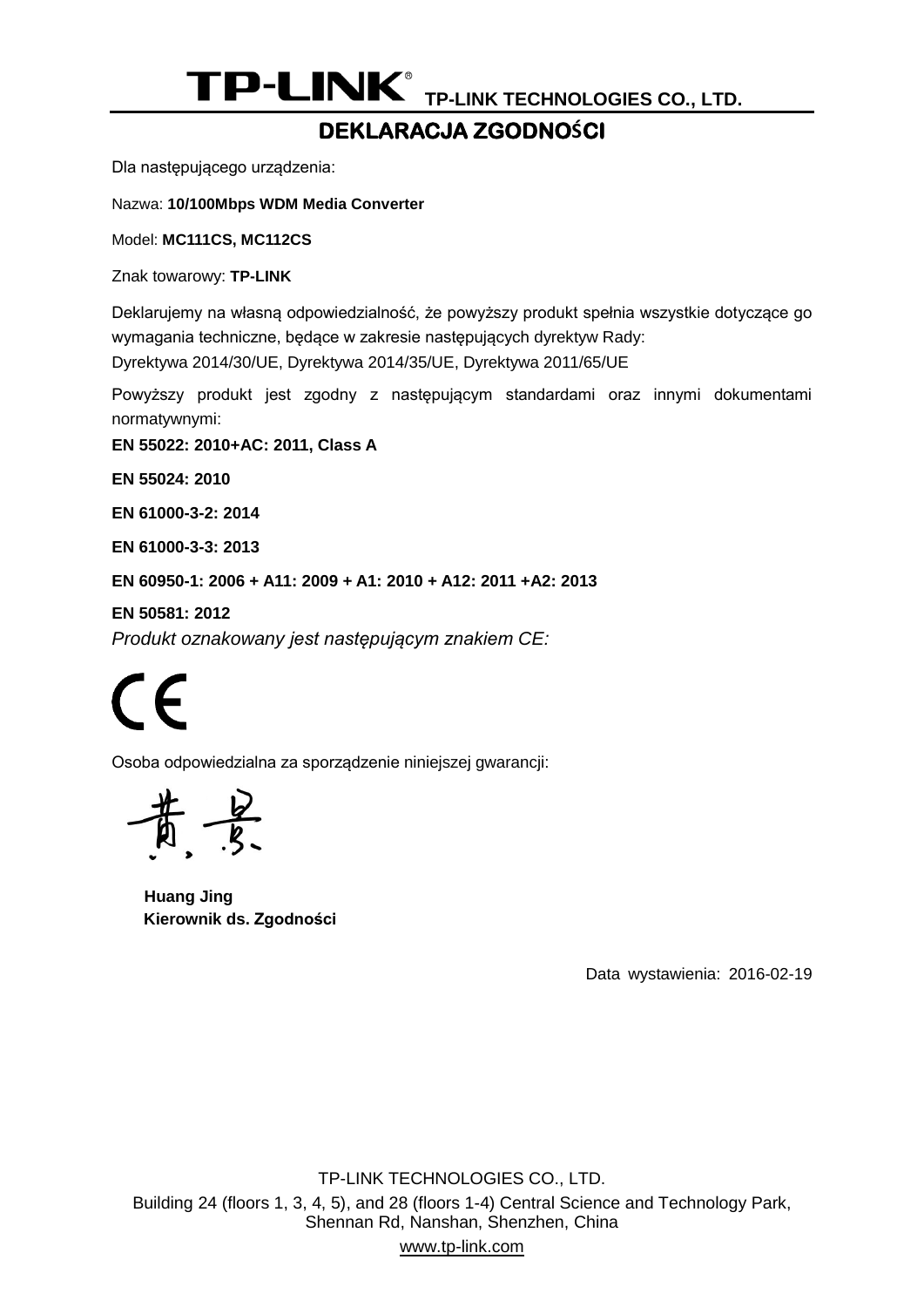# **PROHLÁ ŠENÍ O SHODĚ**

Pro následující zařízení:

Název výrobku: **[10/100Mbps WDM Media Converter](#page-0-0)**

Modelové číslo: **[MC111CS, MC112CS](#page-0-1)**

Ochranná známka: **TP-LINK**

Prohlašujeme na naši vlastní odpovědnost, že výše uvedený produkt splňuje všechny technické předpisy týkající se produktu, v rámci směrnic Rady EU:

Směrnice 2014/30/EU, Směrnice 2014/35/EU, Směrnice 2011/65/EU

Výše uvedený výrobek je ve shodě s následujícími normami nebo jinými normativními dokumenty:

**EN 55022: 2010+AC: [2011, Class A](#page-0-2)**

**EN [55024:](#page-0-2) 2010**

**[EN 61000-3-2: 2014](#page-0-2)**

**[EN 61000-3-3:](#page-0-2) 2013**

**[EN 60950-1: 2006 + A11: 2009 + A1: 2010 + A12: 2011 +A2: 2013](#page-0-2)**

**[EN 50581:](#page-0-2) 2012**

*Tento produkt nese označení CE:*

 $\mathcal{\Gamma}$   $\mathcal{\mathcal{L}}$ 

Osoba odpovědná za provádění tohoto prohlášení:

**Huang Jing Regulatory Compliance Manager**

Datum vydání: [2016-02-19](#page-0-3)

TP-LINK TECHNOLOGIES CO., LTD. Building 24 (floors 1, 3, 4, 5), and 28 (floors 1-4) Central Science and Technology Park, Shennan Rd, Nanshan, Shenzhen, China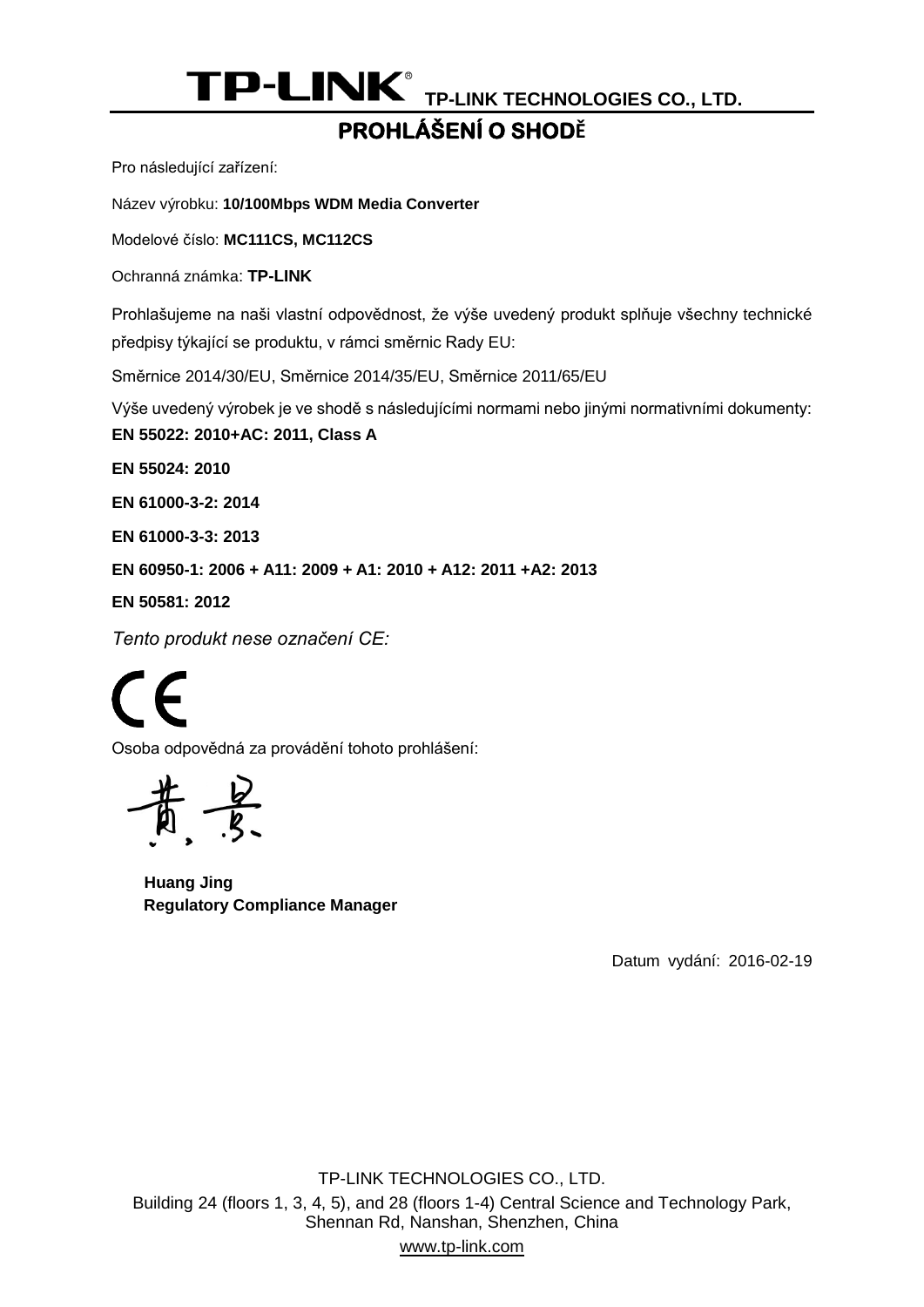# **PREHLÁ SENIE O ZHODE**

Pre nasledujúce zariadenia:

Názov výrobku: **[10/100Mbps WDM Media Converter](#page-0-0)**

Modelové číslo: **[MC111CS, MC112CS](#page-0-1)**

Ochranná známka: **TP-LINK**

Prehlasujeme na našu vlastnú zodpovednosť, že vyššie uvedený produkt spĺňa všetky technické predpisy týkajúce sa produktu, v rámci smerníc Rady EÚ:

Smernice 2014/30/EU, Smernice 2014/35/EU, Smernice 2011/65/EU

Vyššie uvedený výrobok je v zhode s nasledujúcimi normami alebo inými normatívnymi dokumentmi:

**EN 55022: 2010+AC: [2011, Class A](#page-0-2)**

**EN [55024:](#page-0-2) 2010**

**[EN 61000-3-2: 2014](#page-0-2)**

**[EN 61000-3-3:](#page-0-2) 2013**

**[EN 60950-1: 2006 + A11: 2009 + A1: 2010 + A12: 2011 +A2: 2013](#page-0-2)**

**[EN 50581:](#page-0-2) 2012**

*Tento produkt nesie označenie CE:*

┡

Osoba zodpovedná za vykonávanie tohto vyhlásenia:

**Huang Jing Regulatory Compliance Manager**

Dátum vydania: [2016-02-19](#page-0-3)

TP-LINK TECHNOLOGIES CO., LTD. Building 24 (floors 1, 3, 4, 5), and 28 (floors 1-4) Central Science and Technology Park, Shennan Rd, Nanshan, Shenzhen, China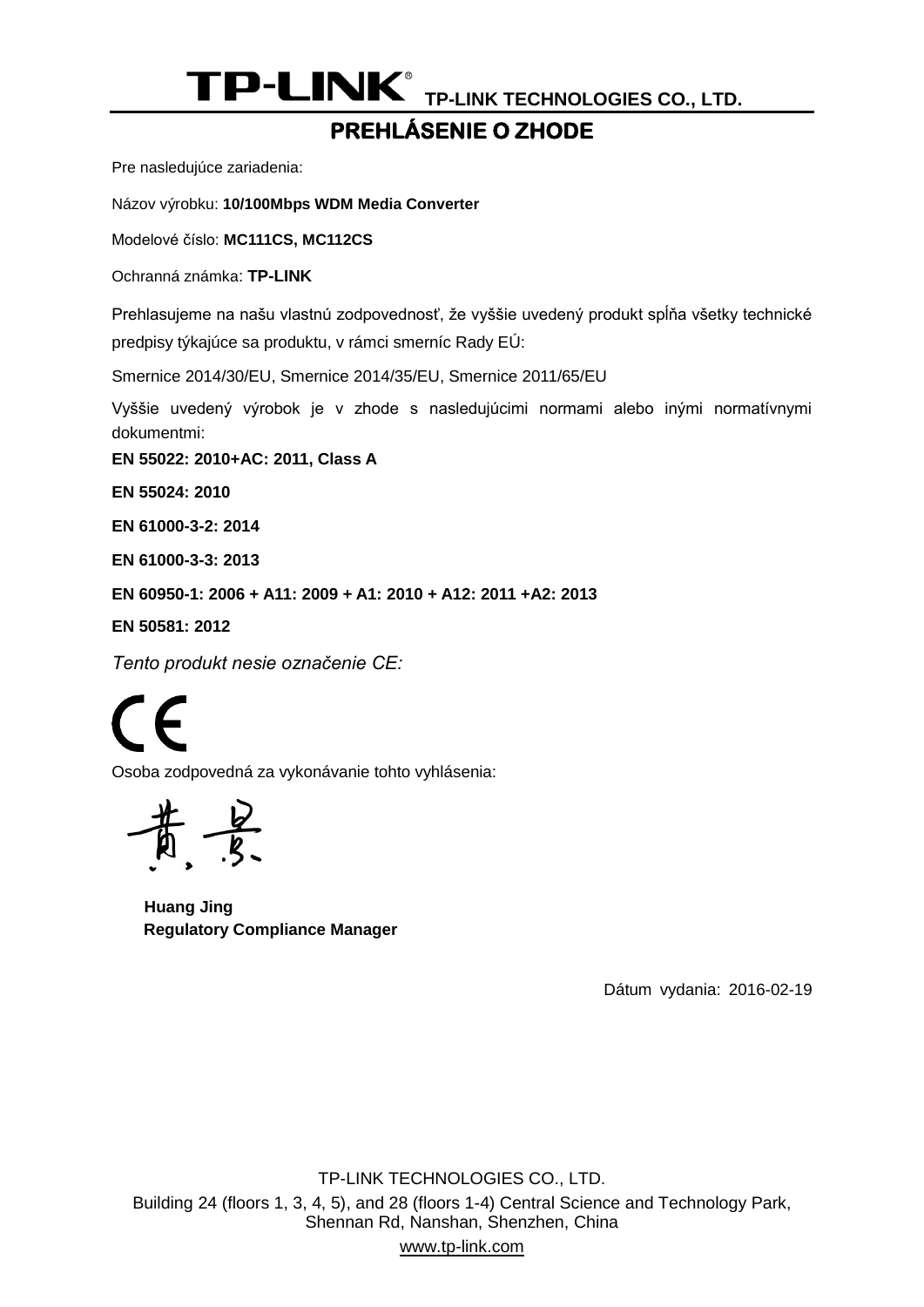### **MEGFELELŐSÉ GI NYILATKOZAT**

Az alábbi készülékhez:

Termék neve: **[10/100Mbps WDM Media Converter](#page-0-0)**

Modell száma: **[MC111CS, MC112CS](#page-0-1)**

Gyártó: **TP-LINK**

Saját felelősségünkre kijelentjük, hogy a következő termék megfelel valamennyi jogszabályban foglalt műszaki előírásnak a tanácsi irányelvek alapján:

2014/30/EU Irányelv, 2014/35/EU Irányelv, 2011/65/EU Irányelv

A fenti termék megfelel a következő szabványoknak vagy egyéb normatív dokumentumoknak

**EN 55022: 2010+AC: [2011, Class A](#page-0-2)**

**EN [55024:](#page-0-2) 2010**

**[EN 61000-3-2: 2014](#page-0-2)**

**[EN 61000-3-3:](#page-0-2) 2013**

**[EN 60950-1: 2006 + A11: 2009 + A1: 2010 + A12: 2011 +A2: 2013](#page-0-2)**

**[EN 50581:](#page-0-2) 2012**

*A termék az alábbi CE-jelzéssel rendelekzik:*

 $\epsilon$ 

A nyilatkozatot tevő felelős személy:



**Huang Jing Szabályozás teljesítésért felelős manager**

Kiadás dátuma: [2016-02-19](#page-0-3)

TP-LINK TECHNOLOGIES CO., LTD. Building 24 (floors 1, 3, 4, 5), and 28 (floors 1-4) Central Science and Technology Park, Shennan Rd, Nanshan, Shenzhen, China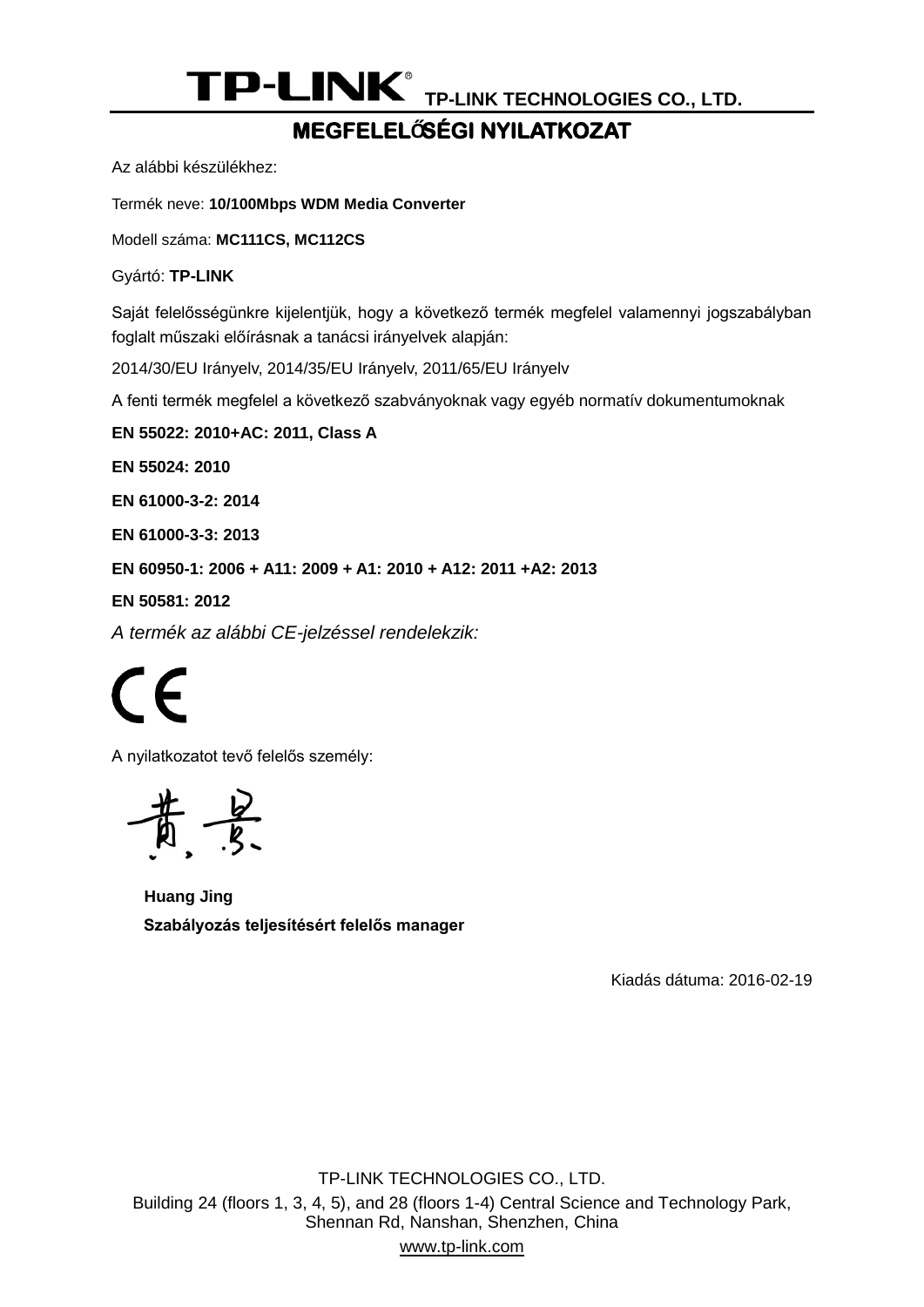### **DECLARAȚIE DE CONFORMITATE**

Pentru următorul echipament:

Nume produs: **[10/100Mbps WDM Media Converter](#page-0-0)**

Model: **[MC111CS, MC112CS](#page-0-1)**

Marcă: **TP-LINK**

Declarăm pe propria răspundere că produsul de mai sus îndeplinește toate reglementările tehnice aplicabile produsului, conform Directivelor Consiliului: Directiva 2014/30/EU, Directiva 2014/35/EU, Directiva 2011/65/EU

Produsul menționat mai sus este în conformitate cu următoarele standarde sau alte documente normative:

**EN 55022: 2010+AC: [2011, Class A](#page-0-2)**

**EN [55024:](#page-0-2) 2010**

**[EN 61000-3-2: 2014](#page-0-2)**

**[EN 61000-3-3:](#page-0-2) 2013**

**[EN 60950-1: 2006 + A11: 2009 + A1: 2010 + A12: 2011 +A2: 2013](#page-0-2)**

**[EN 50581:](#page-0-2) 2012** *Produsul poartă marcajul CE:*

CE

Persoana responsabilă pentru emiterea acestei declarații:

**Huang Jing Manager Conformitate Regulamente**

Data emiterii: [2016-02-19](#page-0-3)

TP-LINK TECHNOLOGIES CO., LTD. Building 24 (floors 1, 3, 4, 5), and 28 (floors 1-4) Central Science and Technology Park, Shennan Rd, Nanshan, Shenzhen, China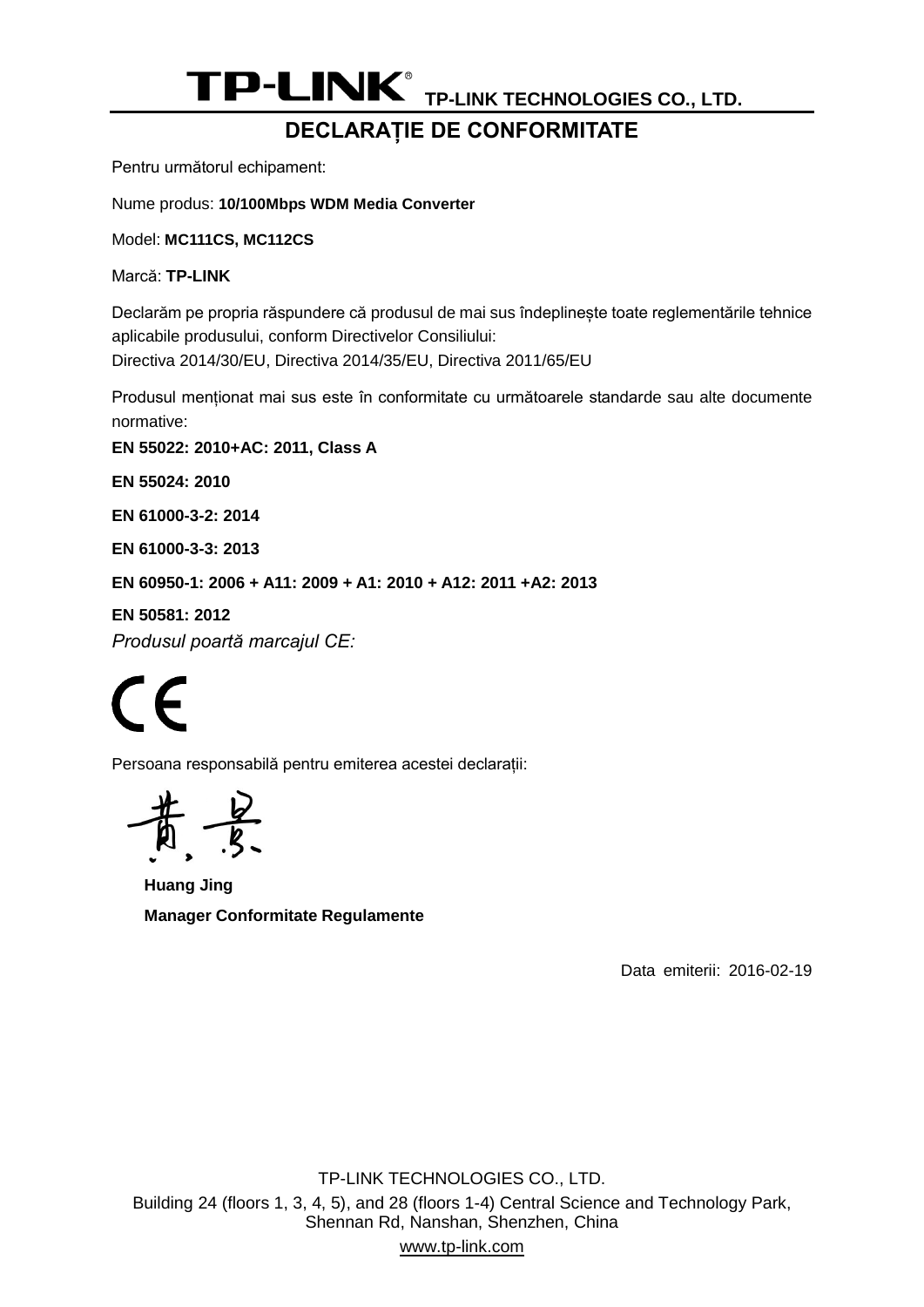#### **ДЕКЛАРАЦИЯ ЗА СЪОТВЕТСТВИЕ**

За следното оборудване:

Име на продукта: **[10/100Mbps WDM Media Converter](#page-0-0)**

Номер на модела: **[MC111CS, MC112CS](#page-0-1)**

Търговска марка: **TP-LINK**

Ние декларираме на своя собствена отговорност, че продуктът по-горе отговаря на всички технически нормативни актове, приложими за продукта, в обхвата на Директивите на Съвета, както следва:

Директива 2014/30/EU, Директива 2014/35/EU, Директива 2011/65/ЕU,

Горният продукт е в съответствие със следните стандарти или други нормативни документи:

**EN 55022: 2010+AC: [2011, Class A](#page-0-2)**

**EN [55024:](#page-0-2) 2010**

**[EN 61000-3-2: 2014](#page-0-2)**

**[EN 61000-3-3:](#page-0-2) 2013**

**[EN 60950-1: 2006 + A11: 2009 + A1: 2010 + A12: 2011 +A2: 2013](#page-0-2)**

**[EN 50581:](#page-0-2) 2012**

*Продуктът носи марката CE:*

 $\mathcal{\mathcal{L}}$ 

Отговорно лице - декларатор:

 $-\frac{b}{s}$ 

**Huang Jing Мениджър регулаторна съвместимост**

Дата на издаване: [2016-02-19](#page-0-3)

TP-LINK TECHNOLOGIES CO., LTD. Building 24 (floors 1, 3, 4, 5), and 28 (floors 1-4) Central Science and Technology Park, Shennan Rd, Nanshan, Shenzhen, China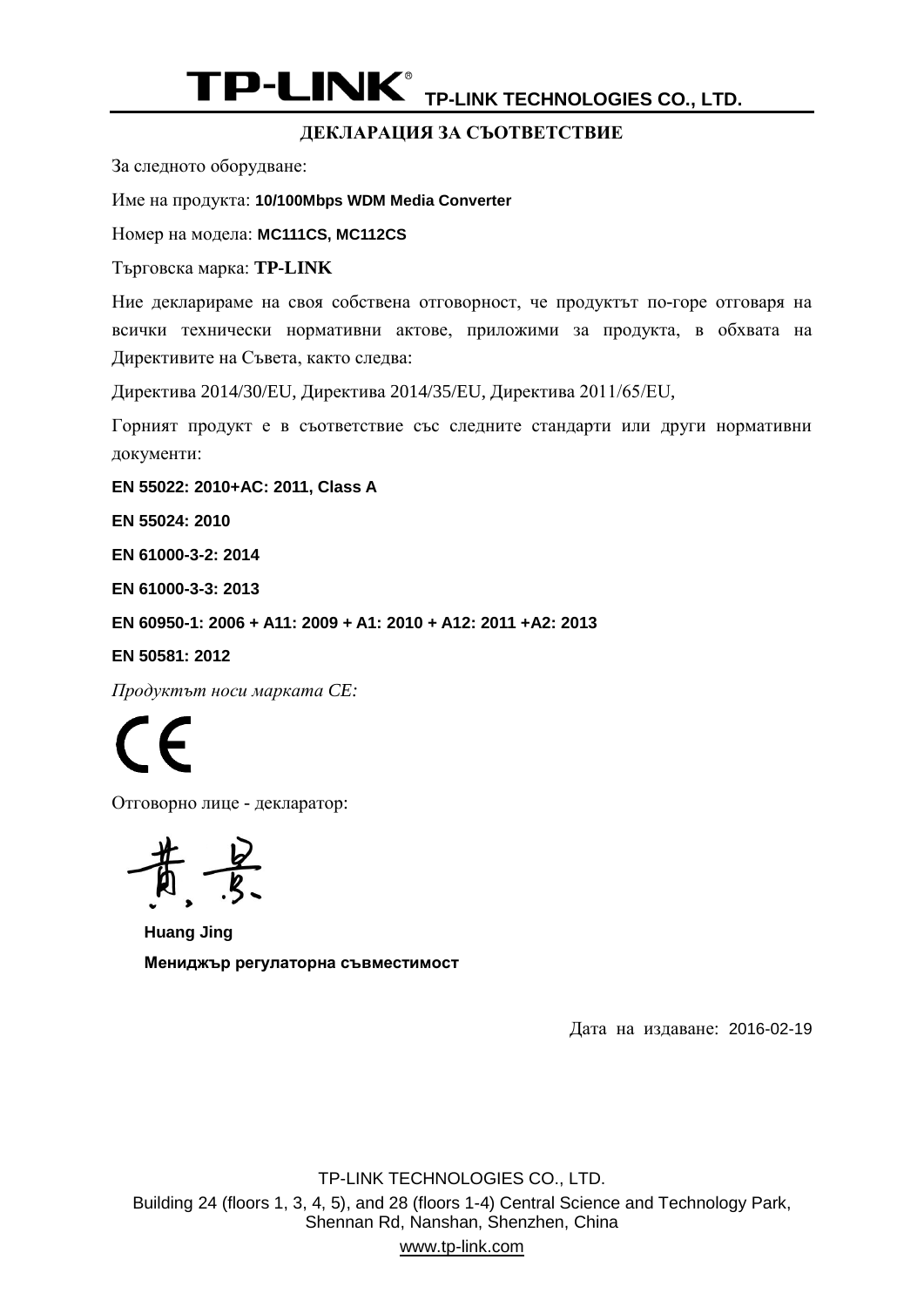#### **ATITIKTIES DEKLARACIJA**

Dėl šios įrangos:

Produkto pavadinimas: **[10/100Mbps WDM Media Converter](#page-0-0)**

Modelio numeris: **[MC111CS, MC112CS](#page-0-1)**

Prekių ženklai: **TP-LINK**

Mes prisiimame visą atsakomybę, kad produktas atitinka visus techninius reglamentus, taikytinus per Tarybos direktyvų produkto taikymo sritį:

Direktyvą 2014/30/EU, Direktyvą 2014/35/EU, Direktyvos 2011/65/EU

Aukščiau nurodytas gaminys atitinka šiuos standartus ar kitus normatyvinius dokumentus:

**EN 55022: 2010+AC: [2011, Class A](#page-0-2)**

**EN [55024:](#page-0-2) 2010**

**[EN 61000-3-2: 2014](#page-0-2)**

**[EN 61000-3-3:](#page-0-2) 2013**

**[EN 60950-1: 2006 + A11: 2009 + A1: 2010 + A12: 2011 +A2: 2013](#page-0-2)**

**[EN 50581:](#page-0-2) 2012**

*Produktas turi CE ženklą:*

(  $\epsilon$ 

Asmuo, atsakingas už šį pareiškimą:

**Huang Jing Reguliavimo laikymosi direktorius**

Išdavimo data: [2016-02-19](#page-0-3)